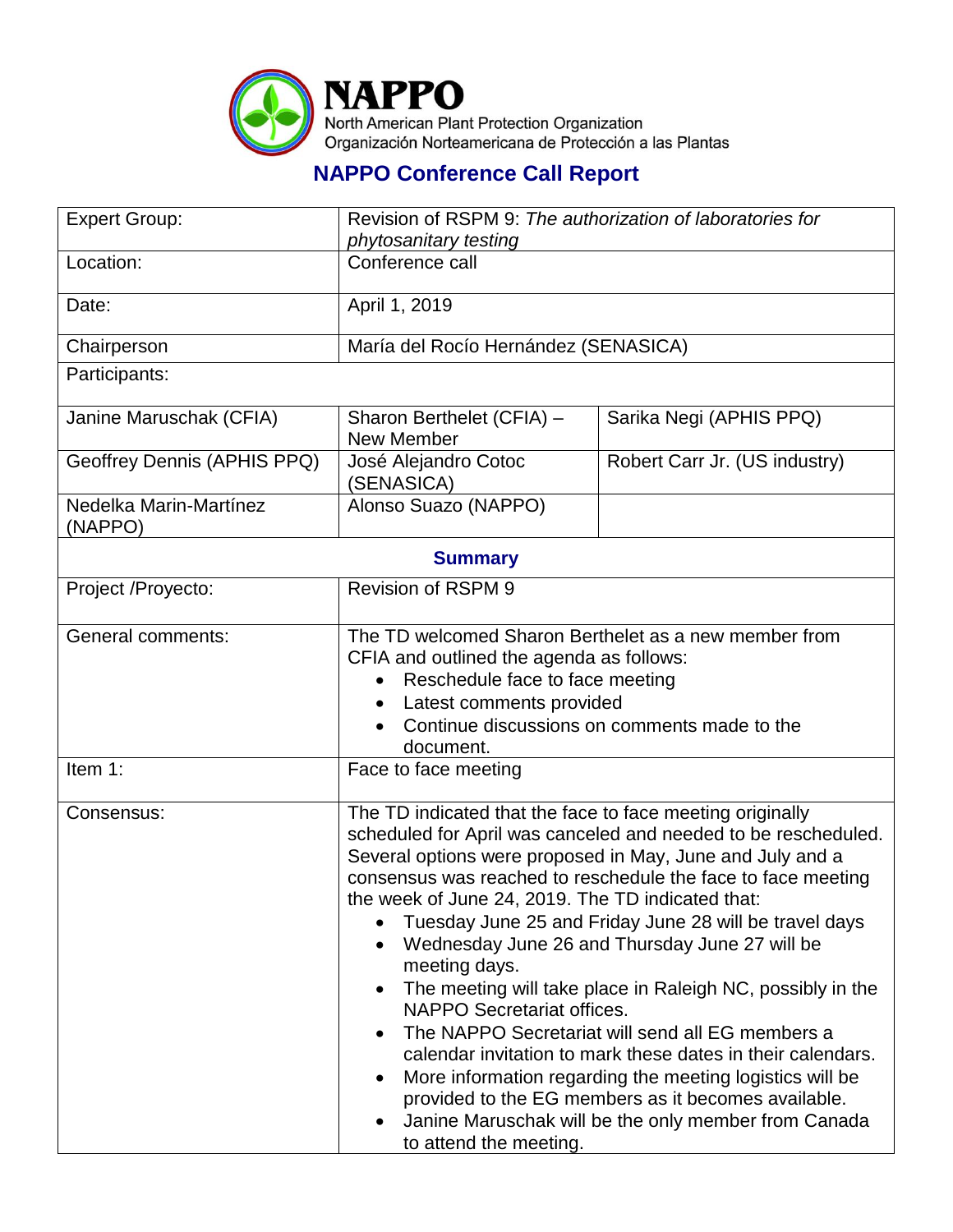| Item 2:                                    | Latest comments provided by US member.                                                                                                                                                                                                                               |                                                                                                                                                                                                                                                                                                                                                                                                                                                                                             |  |  |
|--------------------------------------------|----------------------------------------------------------------------------------------------------------------------------------------------------------------------------------------------------------------------------------------------------------------------|---------------------------------------------------------------------------------------------------------------------------------------------------------------------------------------------------------------------------------------------------------------------------------------------------------------------------------------------------------------------------------------------------------------------------------------------------------------------------------------------|--|--|
| Consensus:                                 | that:                                                                                                                                                                                                                                                                | The TD informed the group about the latest comment to the<br>document that were provided by an EG member. He indicated<br>All comments will be translated and both English and<br>Spanish versions will be shared with all EG members.<br>Comments will be discussed in the next conference call.                                                                                                                                                                                           |  |  |
| Item 3:                                    | Revision of RSPM 9                                                                                                                                                                                                                                                   |                                                                                                                                                                                                                                                                                                                                                                                                                                                                                             |  |  |
| Consensus:                                 | The TD indicated that:<br>$\bullet$                                                                                                                                                                                                                                  | EG members continue their discussion on the comments<br>provided to the document. Discussion on the "Personnel section"<br>were completed. The conference call concluded with the<br>discussions on section 2.3.3 of the standard (Quality Systems).<br>The revised version of the document will be updated with<br>the changes agreed during the conference call<br>The latest version of the revised version in Spanish and<br>English will be shared with the group as soon as possible. |  |  |
| <b>Next Steps</b>                          |                                                                                                                                                                                                                                                                      |                                                                                                                                                                                                                                                                                                                                                                                                                                                                                             |  |  |
|                                            |                                                                                                                                                                                                                                                                      |                                                                                                                                                                                                                                                                                                                                                                                                                                                                                             |  |  |
| <b>Responsible Person</b>                  | <b>Action</b>                                                                                                                                                                                                                                                        | <b>Date</b>                                                                                                                                                                                                                                                                                                                                                                                                                                                                                 |  |  |
| <b>NAPPO Secretariat</b>                   | Send new letters of invitation to Rocio Hernández and<br>Alejandro Cotoc to participate in the face to face<br>meeting. Copies should be sent to Ana Lilia<br>Montealegre and Stephanie Bloem. The letter should<br>be addressed to Mr. Francisco Ramírez y Ramírez. | As soon as<br>possible.                                                                                                                                                                                                                                                                                                                                                                                                                                                                     |  |  |
| <b>US EG members</b>                       | Provide a list of standards used by the US in addition to<br>ISO 17025 to share with the EG members from MX.                                                                                                                                                         | <b>Not</b><br>determined                                                                                                                                                                                                                                                                                                                                                                                                                                                                    |  |  |
|                                            | <b>Next Meeting</b>                                                                                                                                                                                                                                                  |                                                                                                                                                                                                                                                                                                                                                                                                                                                                                             |  |  |
| Location:                                  | Conference call                                                                                                                                                                                                                                                      |                                                                                                                                                                                                                                                                                                                                                                                                                                                                                             |  |  |
| Date:                                      | May 14, 2019 from 1:00 to 2:30 pm EST                                                                                                                                                                                                                                |                                                                                                                                                                                                                                                                                                                                                                                                                                                                                             |  |  |
|                                            | <b>Proposed Agenda Items</b>                                                                                                                                                                                                                                         |                                                                                                                                                                                                                                                                                                                                                                                                                                                                                             |  |  |
| 1. Welcome remarks                         |                                                                                                                                                                                                                                                                      |                                                                                                                                                                                                                                                                                                                                                                                                                                                                                             |  |  |
| 2. Updates – face to face meeting in June. |                                                                                                                                                                                                                                                                      |                                                                                                                                                                                                                                                                                                                                                                                                                                                                                             |  |  |
| Continue revision of RSPM 9.<br>3.         |                                                                                                                                                                                                                                                                      |                                                                                                                                                                                                                                                                                                                                                                                                                                                                                             |  |  |